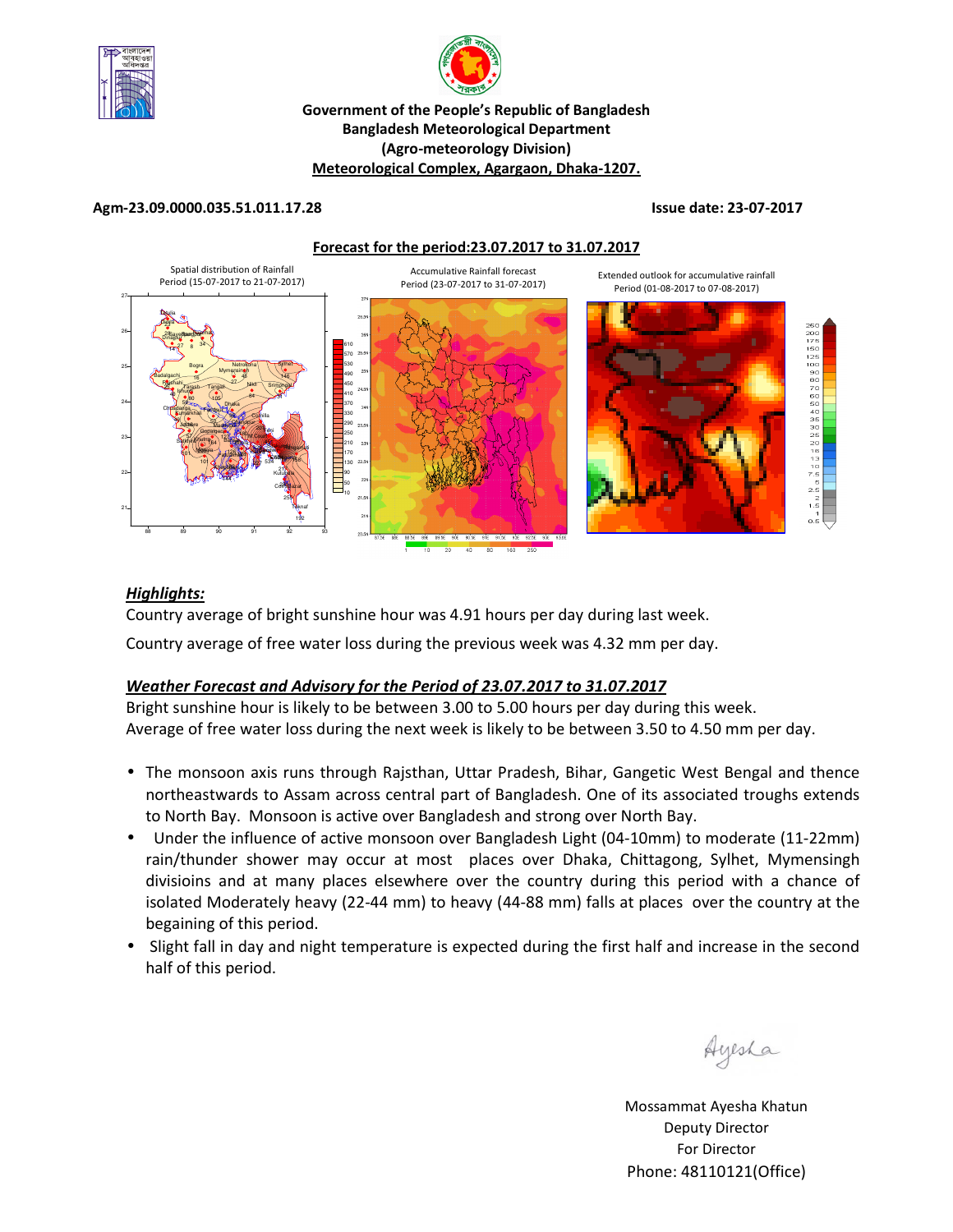## *Short Weather description; Period: 15.07.2017 to 21.07.2017*

| Maximum And Minimum Temperature (Range and Extreme) |                                                 |                    |               |                                                       |                        |                        |  |  |  |
|-----------------------------------------------------|-------------------------------------------------|--------------------|---------------|-------------------------------------------------------|------------------------|------------------------|--|--|--|
| <b>Divisions</b>                                    | Maximum                                         | Highest maximum    |               | Minimum                                               | Lowest minimum         |                        |  |  |  |
|                                                     | temperature                                     | temp in ${}^{0}C$  |               | emperature                                            | temp in <sup>0</sup> C |                        |  |  |  |
|                                                     | range in <sup>o</sup> C                         |                    |               | Range in <sup>o</sup> C                               |                        |                        |  |  |  |
| <b>Dhaka</b>                                        | 36.5 $\mathrm{^0C}$<br>26.8<br>$\sim$           | Tangal             | 36.5          | $-28.5\,\mathrm{^0C}$<br>24.6                         | Gopalgong              | 24.6 $^{0}$ C          |  |  |  |
| Mymensingh                                          | 36.0 $\mathrm{^0C}$<br>$29.2 -$                 | Mymensingh         | 36.0          | $-28.8\text{ °C}$<br>25.0                             | Netrokona              | 25.0 <sup>o</sup> C    |  |  |  |
| Chittagong                                          | 35.7 $\overline{C}$<br>26.2<br>$\sim$           | Comilla            | 35.7          | 28.3 $^{\circ}$ C<br>24.0<br>$\overline{\phantom{a}}$ | Rangamati              | 24.0 $^{\circ}$ C      |  |  |  |
| Sylhet                                              | $37.0 \text{ }^{\circ}C$<br>28.9<br>$\sim$      | Sylhet & Srimongal | $^0C$<br>37.0 | $-28.4$ <sup>o</sup> C Sylhet<br>23.6                 |                        | 23.6 $^0$ C            |  |  |  |
| Rajshahi                                            | 36.6 $^{\circ}$ C<br>$28.5 -$                   | Rajshahi           | 36.6          | 29.2 $\degree$ C<br>25.0                              | Tarash                 | 25.0 <sup>0</sup> C    |  |  |  |
| Rangpur                                             | $-37.6 \text{ °C}$<br>31.                       | Dinajpur           | 37.6          | $-28.3 \text{ }^0C$<br>25.5                           | Rajarhat               | 25.5 $^{\circ}$ C      |  |  |  |
| Khulna                                              | $35.8\text{ °C}$<br>$26.0 -$                    | Chandpur           | 35.8          | $-28.3\text{ °C}$<br>24.5                             | Kumarkhali             | $24.5\,\mathrm{^{0}C}$ |  |  |  |
| Barisal                                             | 34.7 $\mathrm{^{0}C}$<br>26.6<br>$\overline{a}$ | <b>Bhola</b>       | 34.7          | $-27.8\text{ °C}$<br>25.2                             | Khepupara              | $25.2^{0}C$            |  |  |  |

#### *:Rainfall analysis and average temperature:-*

| Name of<br>the Stations | Total<br>Rainfall<br>in (mm) | Rainfall<br>in (mm) | Normal Deviation<br>in % | Total<br>Rainy<br>days | Average<br>Max<br>Humidity<br>in % | Average<br>M in<br>in $%$ | Average<br>M ax.<br>Humidity temp in °C | Average<br>Normal<br>Max.<br>temp in | M in.<br>temp in<br>۰c | Average Average<br>Normal<br>M in. |  |
|-------------------------|------------------------------|---------------------|--------------------------|------------------------|------------------------------------|---------------------------|-----------------------------------------|--------------------------------------|------------------------|------------------------------------|--|
|                         |                              |                     |                          |                        |                                    |                           |                                         | ℃                                    |                        | temp in                            |  |
| Dhaka                   | 095                          | 87                  | 9                        | 06                     | 095                                | 069                       | 32.6                                    | 31.6                                 | 26.7                   | 26.2                               |  |
| Faridpur                | 050                          | 81                  | -38                      | 05                     | 95                                 | 72                        | 32.6                                    | 31.4                                 | 26.7                   | 26.0                               |  |
| Madaripur               | 127                          | 74                  | 72                       | 05                     | 97                                 | 62                        | 32.4                                    | 31.7                                 | 26.4                   | 25.6                               |  |
| Nikli                   | 084                          | $\star\star$        | $***$                    | 06                     | 93                                 | 73                        | 32.9                                    |                                      | 27.0                   |                                    |  |
| Tangail                 | 105                          | 71                  | 48                       | 05                     | 095                                | 068                       | 33.3                                    | 31.8                                 | 26.4                   | 26.1                               |  |
| Gopalgonj               | 164                          | $\star\star$        | ***                      | 05                     | 97                                 | 75                        | 31                                      | $\star\star$                         | 26                     |                                    |  |
| Mymensingh              | 027                          | 80                  | -66                      | 06                     | 94                                 | 68                        | 33                                      | 31.1                                 | 26.6                   | 26.0                               |  |
| Netrokona               | 045                          | **                  | ***                      | 05                     | 94                                 | 68                        | 32.3                                    | $\star\star$                         | 26.2                   |                                    |  |
| Chittagong              | 217                          | 201                 | 8                        | 07                     | $\star\star$                       | $\star\star$              | 30                                      | 31.2                                 | 26.3                   | 25.2                               |  |
| Sitakunda               | 604                          | 142                 | ***                      | 05                     | **                                 | $\star\star$              | $^{\star\star}$                         | 30.5                                 | $\star\star$           | 25.4                               |  |
| Rangamati               | 158                          | 139                 | 14                       | 06                     | $\star\star$                       | $\star\star$              | $^{\star\star}$                         | 31.1                                 | $\star\star$           | 25.0                               |  |
| Cox'sBazar              | 255                          | 193                 | 32                       | 04                     | 95                                 | 78                        | 30.4                                    | 30.4                                 | 25.6                   | 25.2                               |  |
| Teknaf                  | 192                          | 204                 | -6                       | 04                     | 096                                | 081                       | 30.5                                    | 30.1                                 |                        | 25.3                               |  |
| Hatiya                  | 227                          | 174                 | 30                       | 05                     | 99                                 | 87                        | 30.9                                    | 30.1                                 | 26.6                   | 25.5                               |  |
| Sandw ip                | 534                          | 208                 | 157                      | 07                     | 97                                 | 80                        | 31                                      | 30.0                                 | 26.0                   | 25.3                               |  |
| Kutubdia                | 281                          | 172                 | 63                       | 03                     | 094                                | 075                       | 31.2                                    | 30.2                                 | 26.1                   | 25.4                               |  |
| Feni                    | 451                          | 168                 | 168                      | 07                     | 097                                | 071                       | 31.4                                    | 30.5                                 | 25.9                   | 25.2                               |  |
| M.Court                 | 326                          | 165                 | 98                       | 06                     | 96                                 | 78                        | 31.2                                    | 30.6                                 | 26.5                   | 25.6                               |  |
| Chandpur                | 180                          | 91                  | 98                       | 05                     | 094                                | 069                       | 32.3                                    | 31.4                                 | 26.2                   | 25.9                               |  |
| Comilla                 | 201                          | 108                 | 86                       | 06                     | 96                                 | 74                        | 31.7                                    | 31.0                                 | 26.3                   | 25.4                               |  |
| Sylhet                  | 146                          | 175                 | $-17$                    | 05                     | 96                                 | 63                        | 34                                      | 31.6                                 | 26                     | 25.1                               |  |
| Srimongal               | 031                          | 70                  | $-56$                    | 05                     | 98                                 | 57                        | 33.9                                    | 32.2                                 | 26                     | 25.1                               |  |
| Rajshahi                | 040                          | 81                  | $-51$                    | 05                     | 98                                 | 70                        | 33.7                                    | 32.2                                 | 26.3                   | 25.7                               |  |
| Bogra                   | 016                          | 83                  | -81                      | 02                     | 096                                | 059                       | 33.6                                    | 31.9                                 | 27.6                   | 26.2                               |  |
| <b>Ishurdi</b>          | 059                          | 74                  | -20                      | 05                     | 98                                 | 59                        | 34                                      | 32.2                                 | 27                     | 26.0                               |  |
| Badalgachi              | 025                          | **                  | ***                      | 02                     | 097                                | 063                       | 33.2                                    | $\star\star$                         | 27.2                   | $**$                               |  |
| Tarash                  | 080                          | $\star\star$        | ***                      | 05                     | 99                                 | 56                        | 34.6                                    | $\star\star$                         | 26.7                   |                                    |  |
| Rangpur                 | 008                          | 83                  | -90                      | 03                     | **                                 | $\star\star$              | **                                      | 31.7                                 | $^{\star\star}$        | 26.0                               |  |
| Dinajpur                | 014                          | 90                  | -84                      | 05                     | 096                                | 056                       | 34.5                                    | 32.0                                 | 27.4                   | 25.7                               |  |
| Sayedpur                | 027                          | **                  | $***$                    | 06                     | 92                                 | 66                        | 34.0                                    | $\star\star$                         | 27.0                   | $\star\star$                       |  |
| Rajarhat                | 034                          | **                  | ***                      | 03                     | 95                                 | 57                        | 33.8                                    | $\star\star$                         | 26.8                   | $\star\star$                       |  |
| Tetulia                 | 023                          | **                  | ***                      | 03                     | 095                                | 063                       | 34.1                                    | $\star\star$                         | $\star\star$           | $^{\star\star}$                    |  |
| Dimla                   | 028                          | **                  | $***$                    | 02                     | **                                 | $\star\star$              | $\star\star$                            | $\star\star$                         | **                     | $\star\star$                       |  |
| Khulna                  | 208                          | 75                  | 177                      | 04                     | 096                                | 074                       | 32.0                                    | 31.7                                 | 26.3                   | 26.2                               |  |
| Mongla                  | 101                          | $^{\star\star}$     | $***$                    | 04                     | 95                                 | 74                        | 31.5                                    | $^{\star\star}$                      | 26.9                   | $^{\star\star}$                    |  |
| Jessore                 | 057                          | 69                  | $-17$                    | 05                     | 092                                | 068                       | 32.6                                    | 32.5                                 | 26.8                   | 26.1                               |  |
| Chuadanga               | 049                          | 75                  | $-35$                    | 03                     | 095                                | 074                       | 32.4                                    | 32.7                                 | 26.5                   | 26.3                               |  |
| Satkhira                | 101                          | 85                  | 19                       | 05                     | 98                                 | 60                        | 32                                      | 31.9                                 | 26                     | 26.2                               |  |
| Kumarkhali              | 116                          | **                  | $***$                    | 04                     | 099                                | 077                       | 31.4                                    | $\star\star$                         | 26.4                   | $\star\star$                       |  |
| Barisal                 | 126                          | 87                  | 45                       | 05                     | 100                                | 81                        | 31.5                                    | 31.0                                 | 26.5                   | 25.6                               |  |
| Bhola                   | 128                          | 98                  | 31                       | 05                     | **                                 | $\star\star$              | $\star\star$                            | 30.6                                 | $^{\star\star}$        | 25.5                               |  |

N.B.Aalyses ontained in this bulletin are based on preliminary un-checked data. \*\* Data not received. \*\*\* Data not available.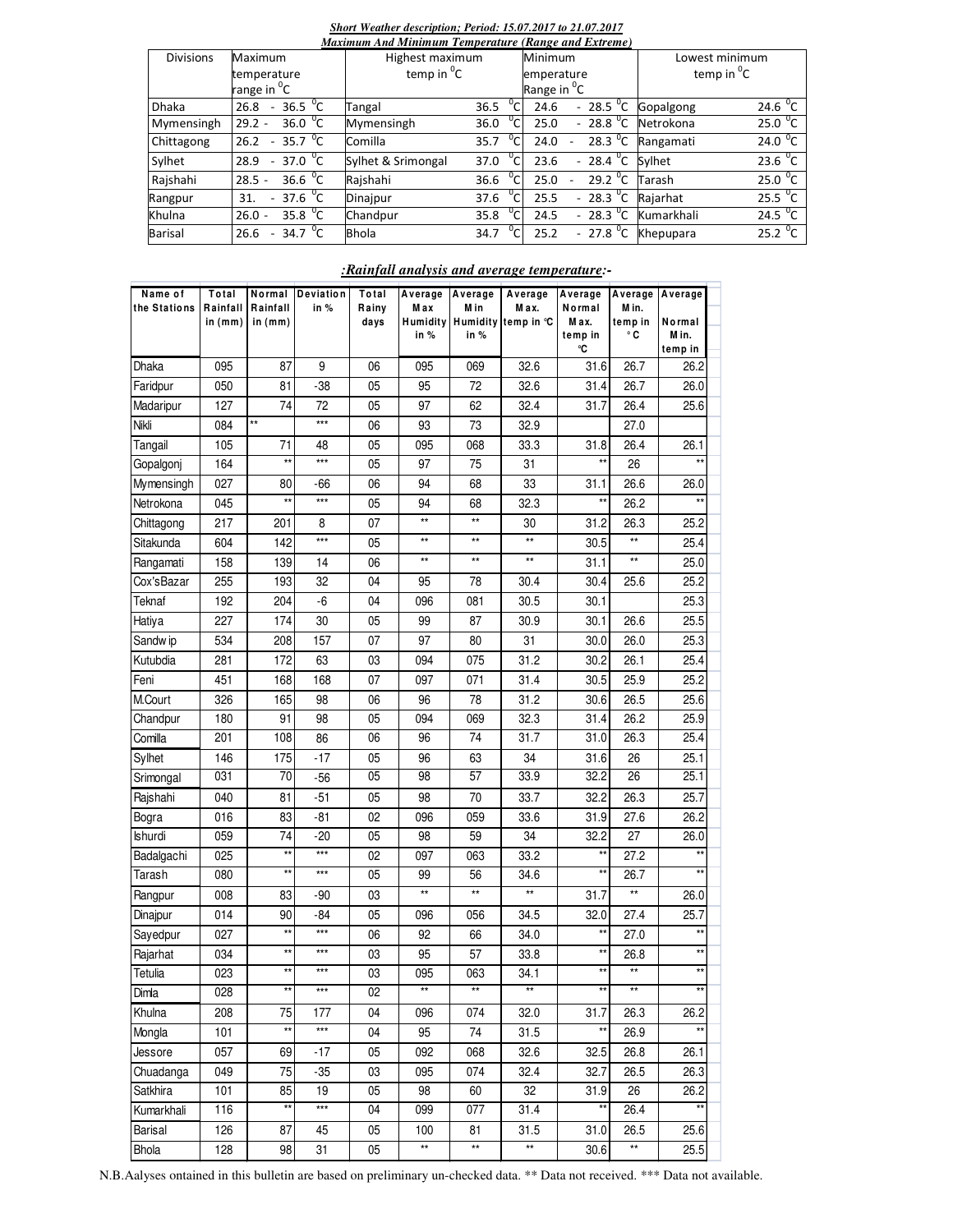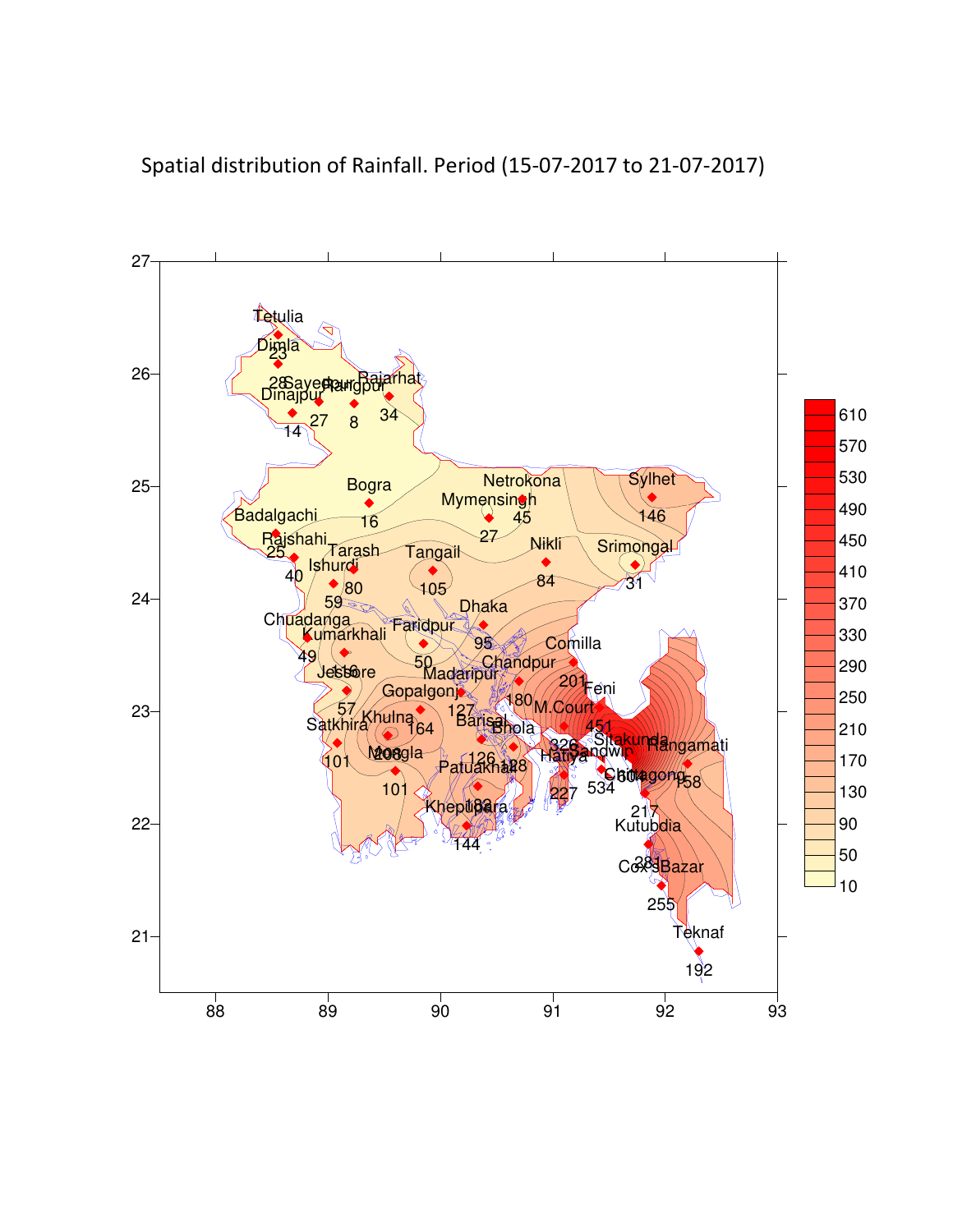

# গণপ্রজাতন্ত্রী বাংলাদেশ সরকার বাংলাদেশ আবহাওয়া অধিদপ্তর কৃষি আবহাওয়া মহাশাখা আবহাওয়া ভবন, আগারগাঁও, ঢাকা-১২০৭।

তারিখ: ২৩-০৭-২০১৭ খ্রিঃ

এজিএম-২৩.০৯.০০০০.০৩৫.৫১.০১১.১৭.২৮

Spatial distribution of Rainfall

# পূর্বাভাসের সময়কাল: ২৩-০৭-২০১৭ থেকে ৩১-০৭-২০১৭

**Accumulative Rainfall forecast** 





প্রধান বৈশিষ্ট্য সমূহঃ-

গত সপ্তাহে দেশের দৈনিক উজ্জ্বল সূর্যকিরণ কালের গড় ৪.৯১ ঘন্টা ছিল । গত সপ্তাহে দেশের দৈনিক বাষ্পীভবনের গড় ৩.৩২ মিঃ মিঃ ছিল।

# আবহাওয়ার পূর্বাভাসঃ- ২৩-০৭-২০১৭ থেকে ৩১-০৭-২০১৭ ইং পর্যন্ত।

এ সপ্তাহে দৈনিক উজ্জল সূর্য কিরণ কাল ৩.০০ থেকে ৫.০০ ঘন্টার মধ্যে থাকতে পারে ।

আগামী সপ্তাহের বাষ্পীভবনের দৈনিক গড় ৩.৫০ মিঃ মিঃ থেকে ৪.৫০ মিঃ মিঃ থাকতে পারে।

- মৌসুমী বায়ুর অক্ষ রাজস্থান, উত্তর প্রদেশ, বিহার, গাঙ্গেয় পশ্চিমবঙ্গ এবং বাংলাদেশের মধ্যাঞ্চল হয়ে উত্তর-পূর্ব দিকে আসাম পর্যন্ত বিস্তৃত। এর একটি বর্ধিতাংশ উত্তর বঙ্গোপসাগর পর্যন্ত বিস্তৃত রয়েছে। মৌসুমী বায়ু বাংলাদেশের উপর সক্রিয় এবং উত্তর বঙ্গোপসগরে প্রবল অবস্থায় বিরাজ করছে।
- এ সময়ে সক্রিয় *মৌসুমী বায়ুর প্রভাবে* ঢাকা, চট্টগ্রাম, সিলেট, ময়মনসিংহ বিভাগের অধিকাংশ স্থানে এবং দেশের অন্যত্র অনেক স্থানে হাল্কা (০৪-১০মিঃমিঃ) থেকে মাঝারী (১১-২২ মিঃমিঃ) ধরণের বৃষ্টি/বজ্রবৃষ্টি হতে পারে। সেই সাথে এ সময়ের শুরুতে দেশের কোথাও কোথাও বিচ্ছিন্নভাবে মাঝারী ধরনের ভারী (২৩-৪৪ মিঃমিঃ) হতে ভারী (৪৪-৮৮ মিঃমিঃ) বৃষ্টিপাত হতে পারে।
- এ সময়ের প্রথমার্ধে সারাদেশে দিন ও রাতের তাপমাত্রা সামান্য হ্রাস পেতে পারে এবং দ্বিতীয়ার্ধে সামান্য বৃদ্ধি পেতে পারে ।

Ayesha

(মোসাম্মৎ আয়শা খাতুন) উপ-পরিচালক পরিচালকের পক্ষে ফোনঃ ৪৮১১০১২১(দপ্তর)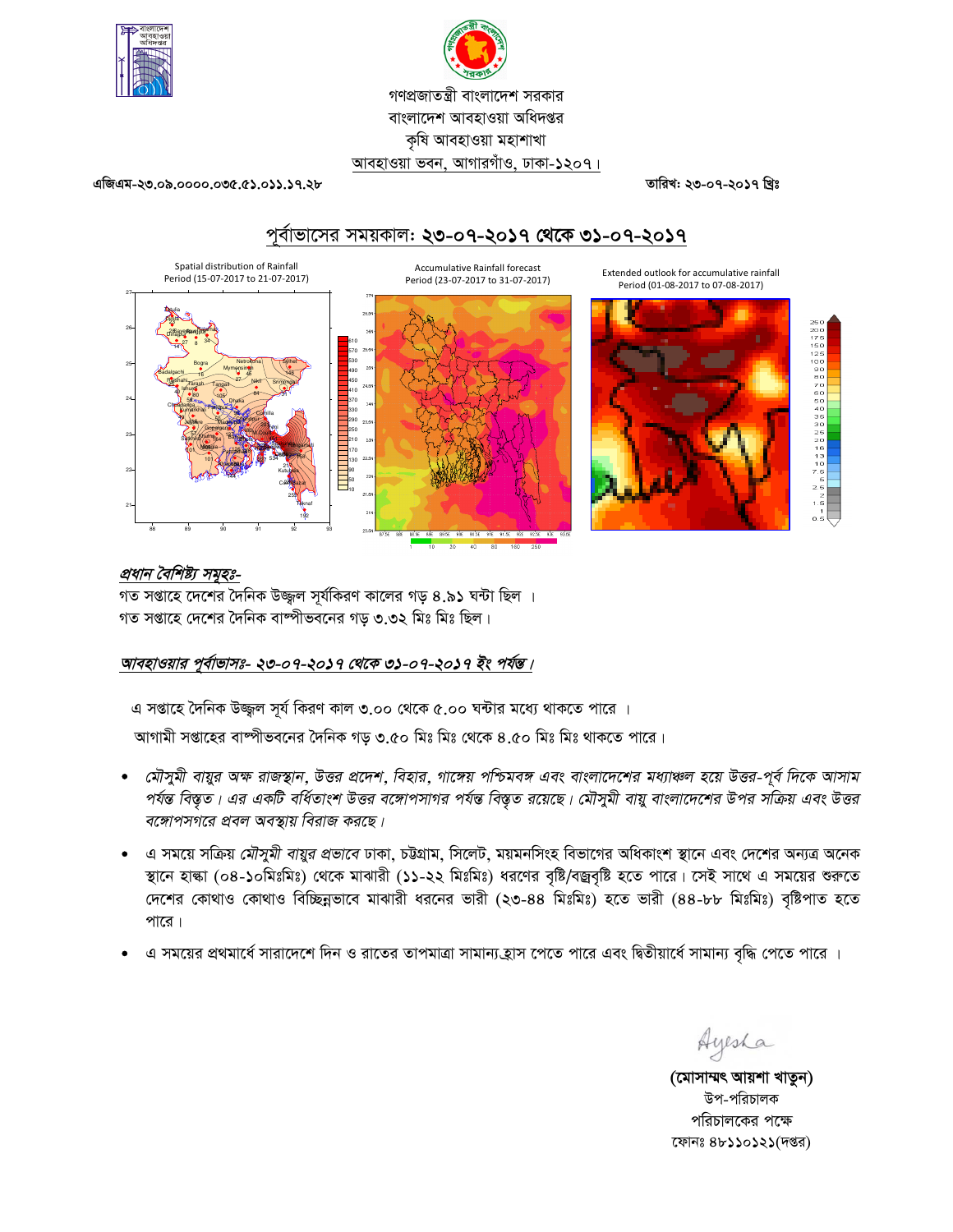